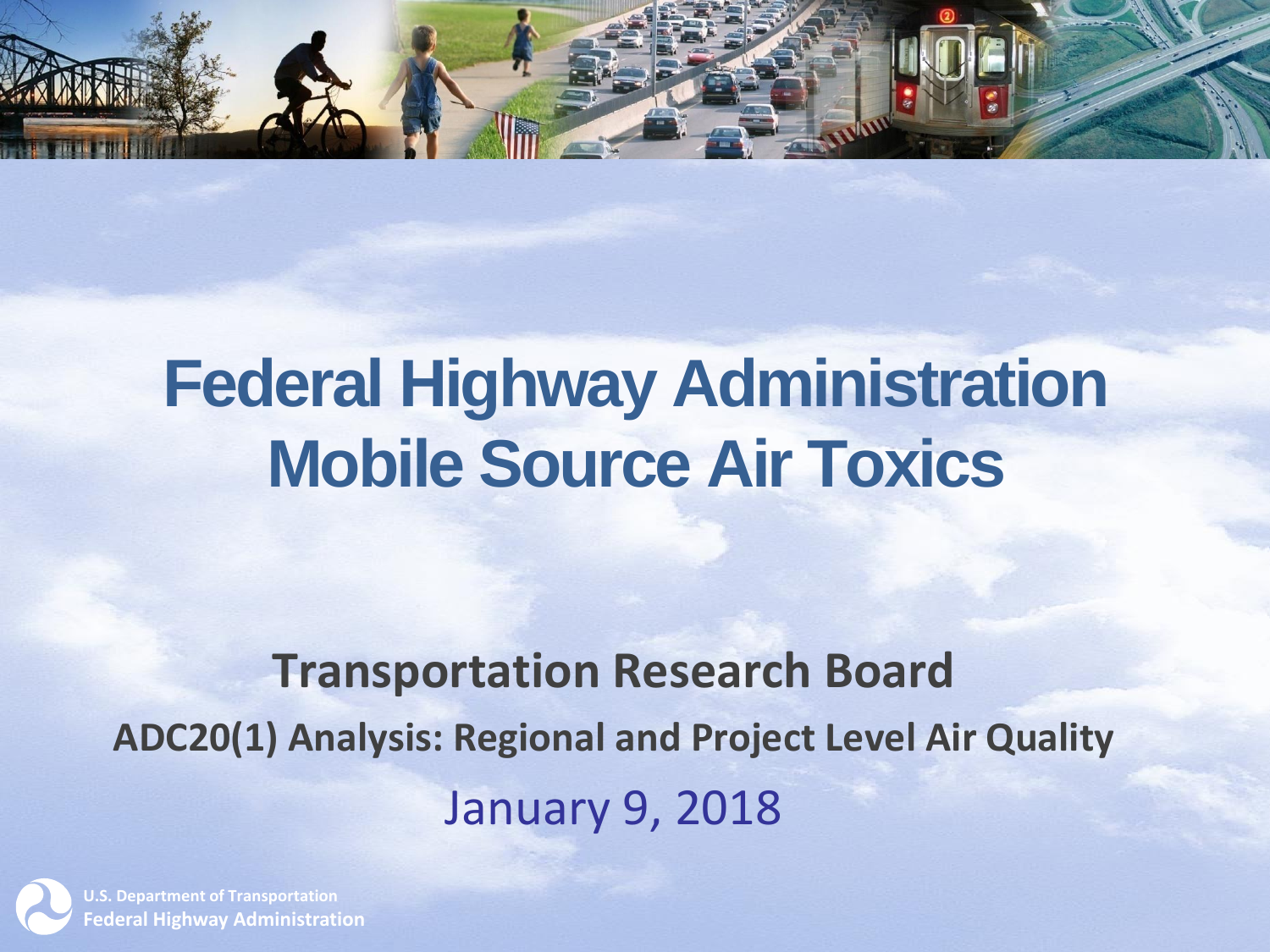

# **Outline**

*Elntroduction: FHWA MSAT Guidance* 

**Execent Analysis: Lessons Learned,** Hypothetical and Framework

▪ **Discussion**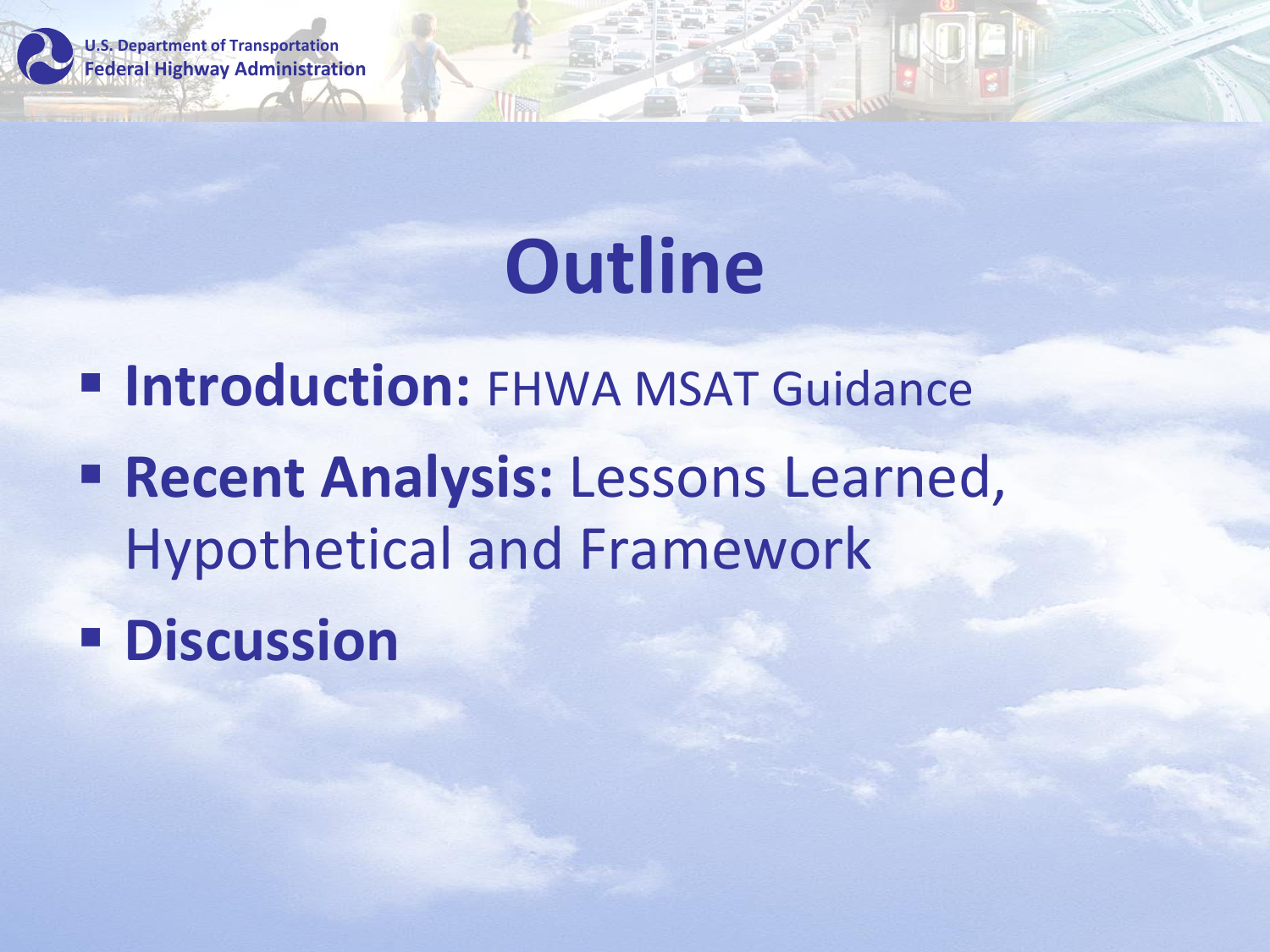

### **Introduction to FHWA MSAT Guidance**

- Informs FHWA Division Offices on analyzing MSAT within the NEPA process for proposed highway projects
- First published in 2006 previously updated 2009, 2012 and 2016
- $\blacksquare$  Three tiers of consideration none, qualitative, quantitative for 140,000 – 150,000 AADT.
- Appendices (5) with prototype language, CEQ provisions, health effects research, mitigation strategies
- **FAQs with additional technical guidance for quantitative** analysis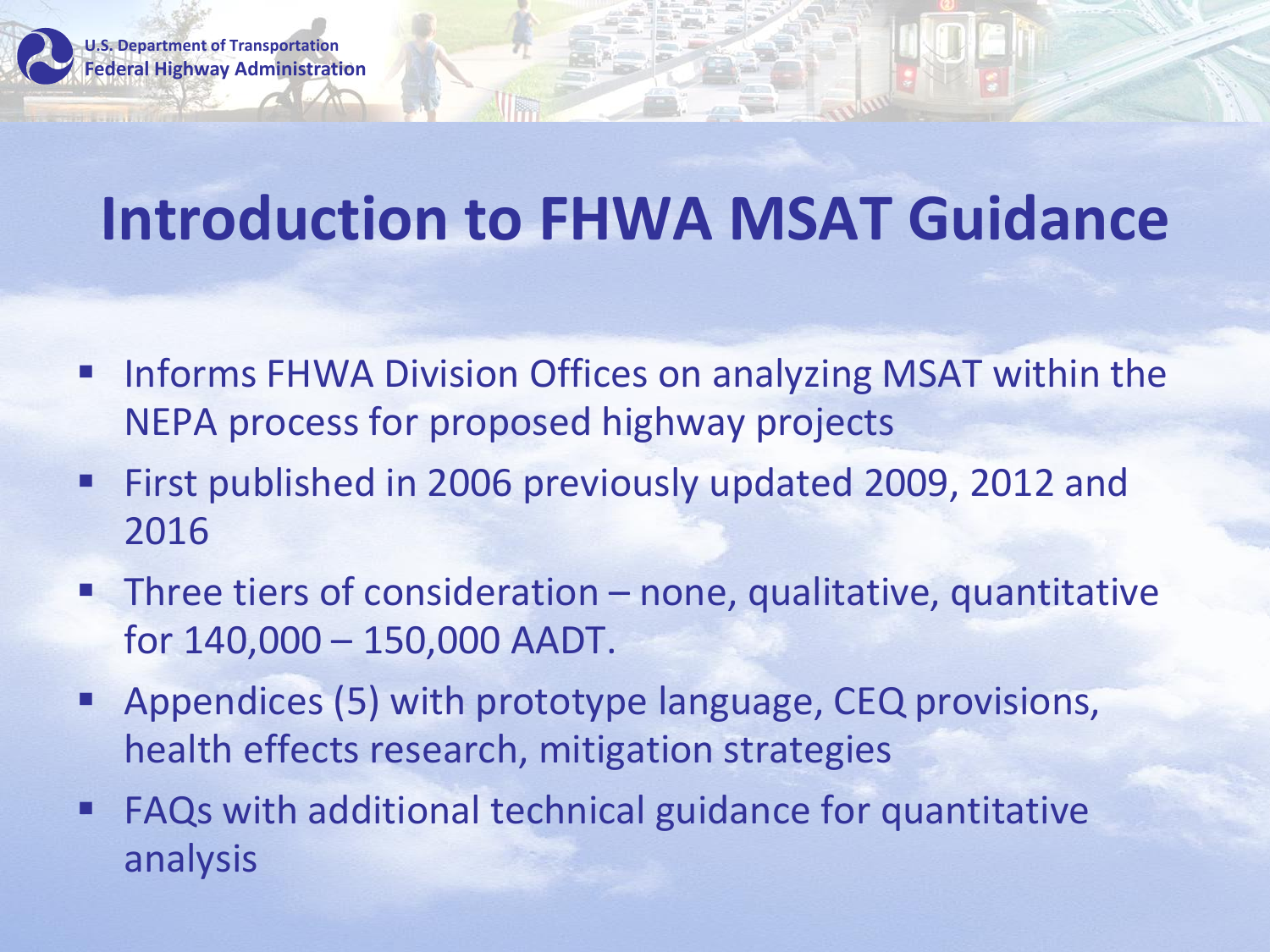

#### **Lessons Learned**

- Using the Clean Air Act Title 5 Definition of 10/25 tpy largely successful
- MOVES analysis predicts dramatic emissions reductions are expected

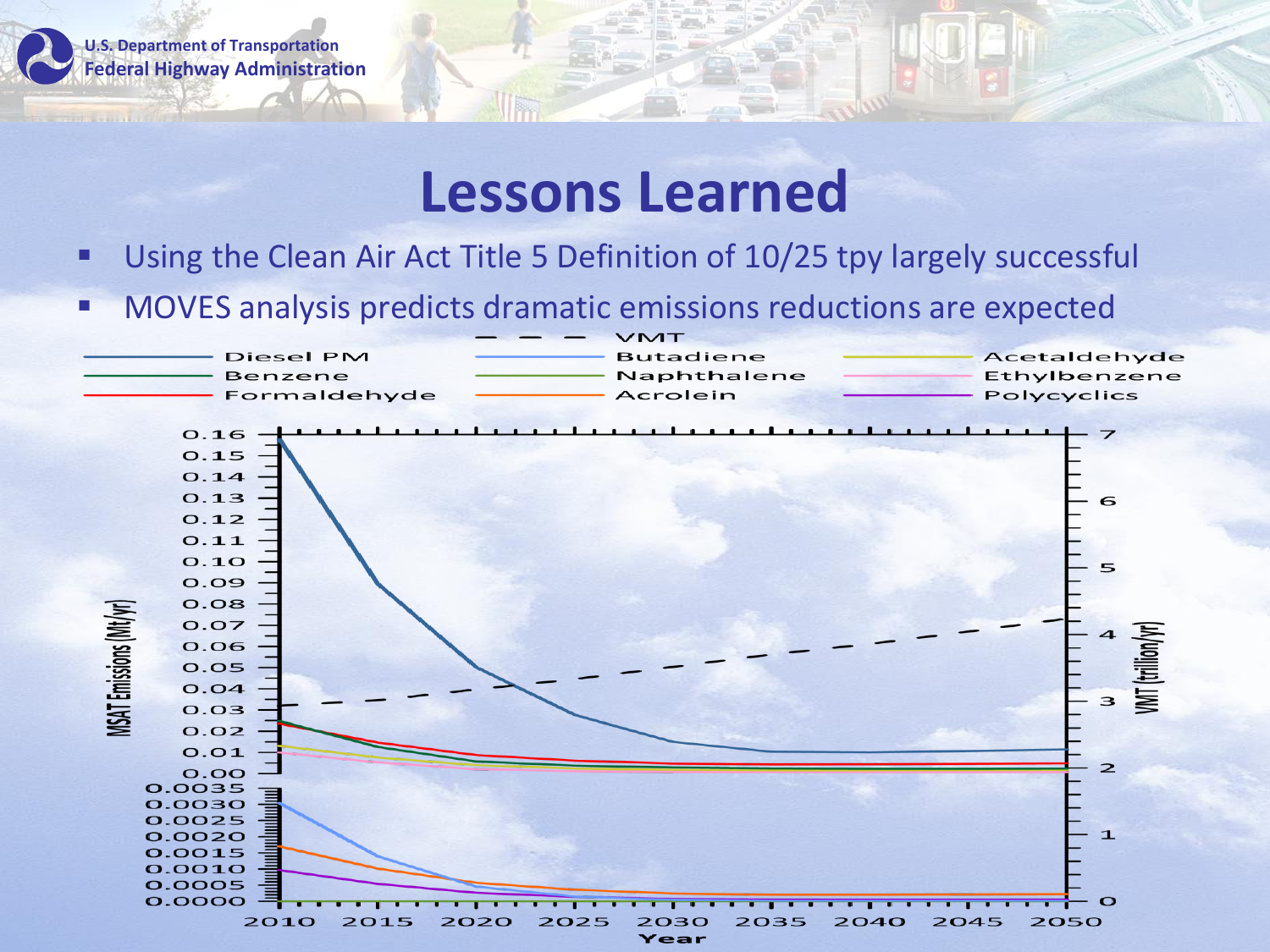

### **Hypothetical Project Results 15% HDV**

|                                                                 | 2015    | 2020    | 2030    | 2040    |
|-----------------------------------------------------------------|---------|---------|---------|---------|
| <b>Mainline AADT</b>                                            | 163,000 | 175,000 | 203,000 | 223,000 |
| <b>Emissions, tpy</b>                                           |         |         |         |         |
| <b>All MSATs</b>                                                | 45.8    | 25.2    | 12.7    | 10.6    |
| <b>DPM</b>                                                      | 20.7    | 11.2    | 3.6     | 2.4     |
| <b>Mainline AADT equivalent to reach 10 or 25 tpy threshold</b> |         |         |         |         |
| All MSATs (25 tpy)                                              | 89,071  | 173,611 | 401,186 | 525,943 |
| <b>DPM</b> (10 tpy)                                             | 78,744  | 156,250 | 571,831 | 929,167 |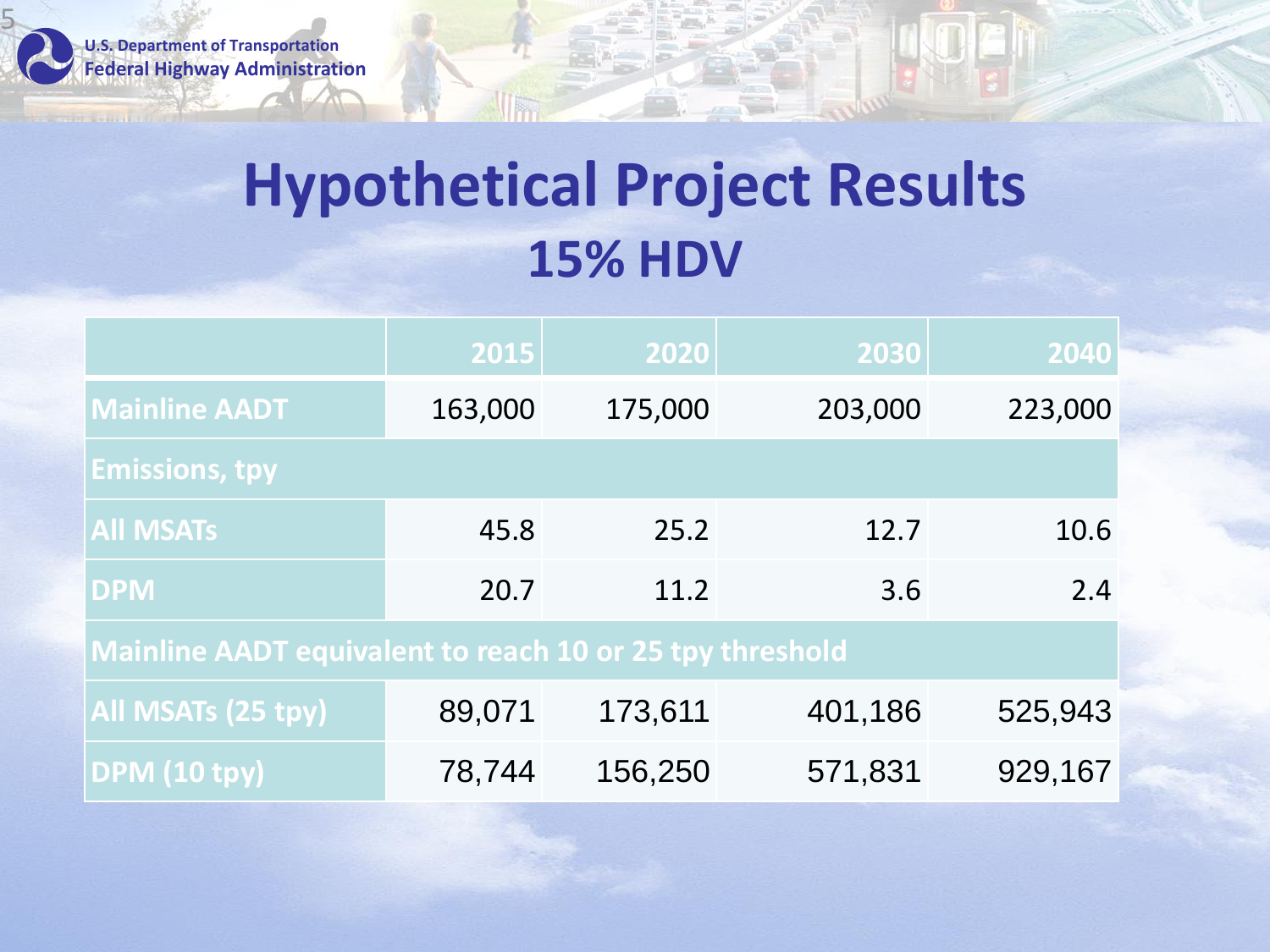

### **Clean Air Act, Title 5 Definition Framework**

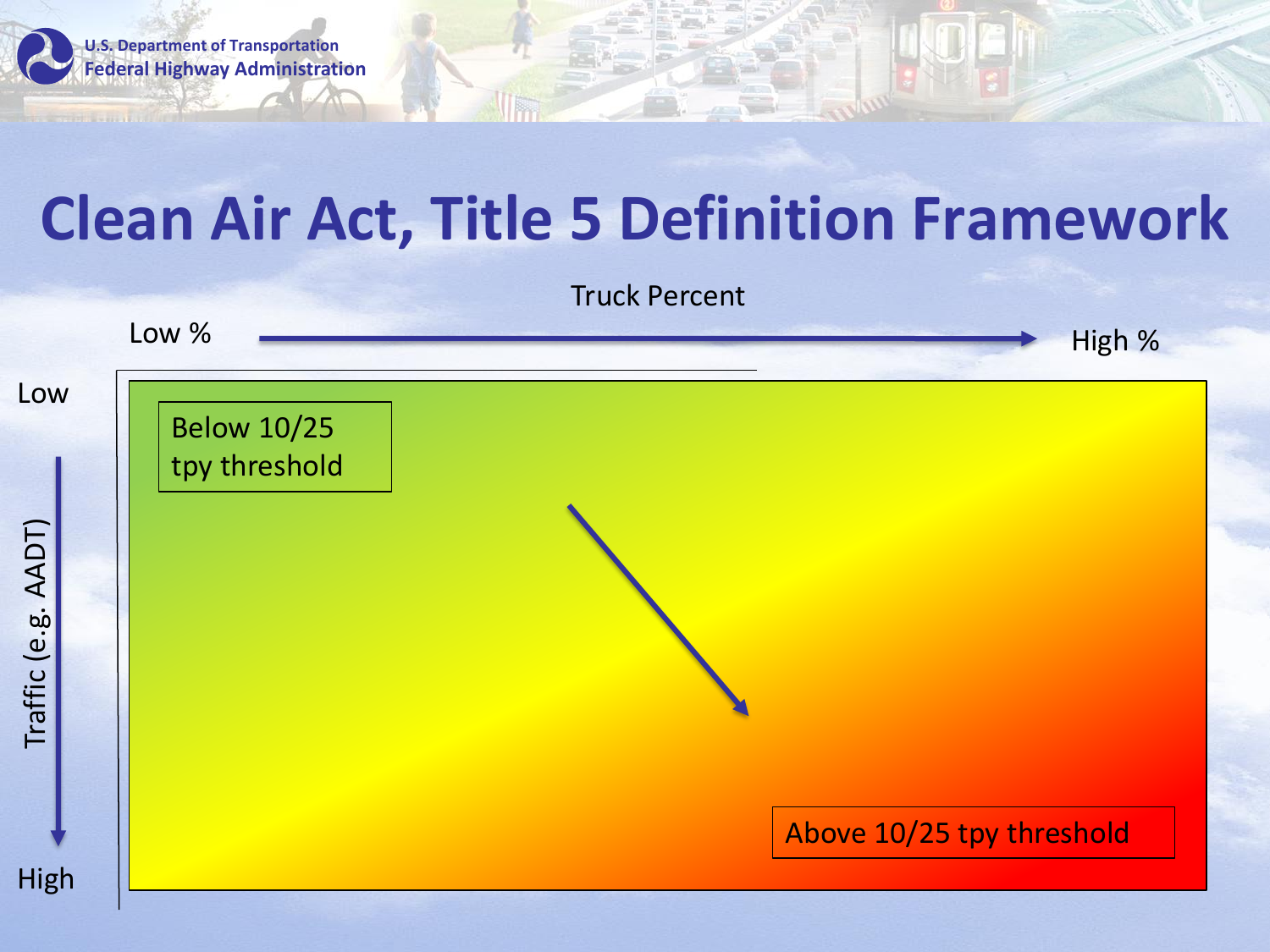

## **EPA's Risk Management Framework** Risk Level

| <b>Considering Other</b><br><b>Risk</b><br><b>Factors</b> |
|-----------------------------------------------------------|
|-----------------------------------------------------------|

 $10^{-6}$  and  $10^{-4}$ 

< 1 in 1 million risk > 100 in 1 million risk

Life Time Exposure to Risk from benzene 5 in 1 million Modeled Risk from two Highway Project .08 to 2 in 1 million

Source: Part V of EPA's *Risk Assessment and Modeling - Air Toxics Risk Assessment Reference Library, Volume 1*, www.epa.gov/ttn/fera/data/risk/vol\_1/chapter\_27.pdf